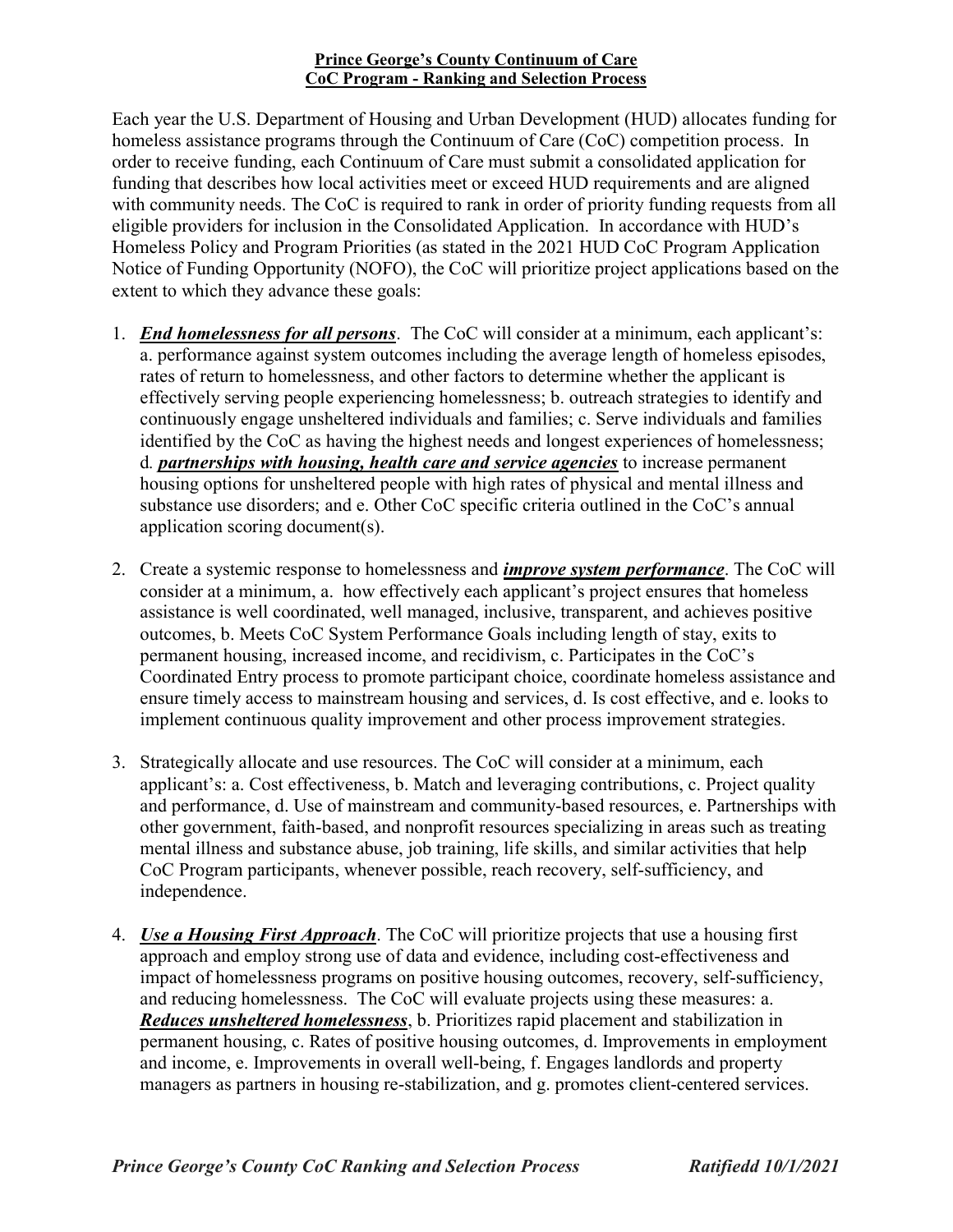- 5. Promote *racial equity*: The CoC will consider at a minimum, each applicant's a. policies, procedures and processes for addressing racial disparities, b. organizational diversity, and c. intentional efforts to improve access by - and positive program outcomes for – Black, Indigenous, and other people of color (BIPOC).
- 6. Authentic and continuous partnership with persons with lived experience: The CoC will consider at a minimum, each applicant's a. inclusion of past and current participants in policy development and decision making; and b. hiring practices that seek opportunities to hire people with lived experience.

Prince George's County CoC (MD-600) is eligible to renew a total of 19 projects for the 2021 HUD CoC Program Competition. Projects are eligible for renewal for FY 2021 funds if they have an executed grant agreement by December 31, 2021 and have an expiration date that occurs in Calendar Year 2022 (the period between January 1, 2022 and December 31, 2022). These projects are renewable under the CoC Program Competition as set forth in 24 CFR 578.33 to continue ongoing leasing, operating, supportive services, rental assistance, HMIS, and project administration costs. "The FY 2021 CoC Program Competition Estimated ARD Report" for the CoC reflects the opportunity for funding at the following levels: \$6,141,336 for renewal/ reallocation/consolidation/transition projects, \$201,484 for the planning project, \$335,807 for new projects under the permanent housing bonus, and \$676,957 for new projects under the DV housing bonus to provide survivors of domestic violence with PH-RRH or TH-RRH.

All applications will be ranked in two tiers; Tier 1 is equal to  $$6,141,336$  and Tier 2 is equal to \$1,012,764. Tier 1 ranked projects will be fully funded as long as the CoC's application meets all threshold and eligibility requirements and the Federal government provides sufficient funding. Tier 2 projects will be evaluated based on a combination of the CoC application score, ranking order, and adoption of Housing First tenets and will be assigned eligible points based on their ranking by the CoC in Tier 2. HUD will select projects in order of point value until there are no more funds available. Projects placed in Tier 2 are at the highest risk of non-funding.

The Homeless Services Partnership (HSP) is the CoC operating body in Prince George's County, and as such is responsible for the creation, implementation and monitoring of the County's 10- Year Plan to prevent and end homelessness. In order to ensure a fair and transparent ranking process for the Continuum of Care competition, the process will be:

- 1. Publically announced by the CoC;
- 2. Described and distributed in writing to the entire CoC;
- 3. Reviewed by the entire membership of the CoC during a designated meeting;
- 4. Recorded in the minutes of the designated meeting including all decisions made concerning the review and ranking; and
- 5. Minutes distributed to the entire CoC.

As part of the process, the Executive Committee of the HSP (CoC Board) reviews HUD requirements and priorities, reviews local data to determine CoC housing needs and priorities including the use of the reallocation process to create new projects that improve overall CoC performance and better responds to the needs of the County's homeless, and develops ranking criteria for all projects seeking funding through the Continuum of Care Competition.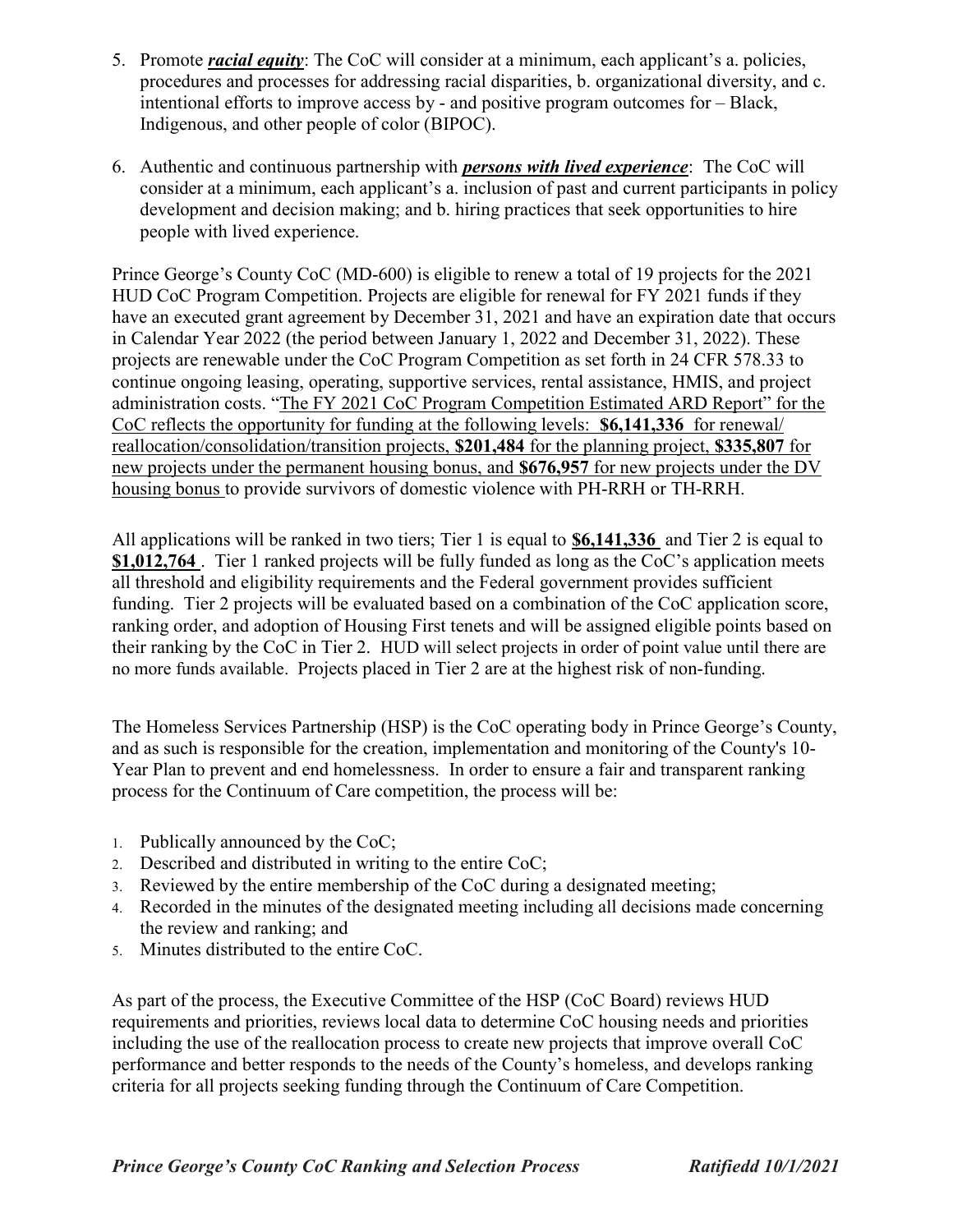The HSP ratifies these criteria and creates an ad-hoc Project Review Committee (PRC) that includes public and private representatives of the HSP who are not employees, board members or volunteers of a project applicant that is requesting new or renewal funding. The PRC is responsible for reviewing and ranking project applications, and recommending projects for inclusion in the application submitted to HUD.

The Prince George's County Department of Social Services (PGCDSS), acting as the Collaborative Applicant for the Prince George's County MD Continuum of Care, supports the PRC but is not a voting member -- their role is to coordinate the ranking process and provide necessary data to the PRC including analysis of CoC housing needs and program performance reports. PGCDSS identifies HUD requirements and priorities for funding, compiles materials for each renewal project, announces funding availability to agencies interested in submitting new projects, develops an evaluation tool used to rate projects, schedules committee meetings to conduct the review process, and provides technical assistance to applicants.

Members of the committee review information related to the needs of the CoC such as the most recent housing inventory chart, Point-in-Time data, federal priorities & identified service gaps. Committee members review renewal projects based on utilization, outcome performance, cost effectiveness, Continuum of Care priority needs, alignment with HUD priorities, and compliance with HUD funding requirements. New bonus project applications will be reviewed for project quality in alignment of HUD priorities and priority to the Prince George's County Continuum of Care.

Each Project Application is scored individually with ranking priority determined by committee consensus. All applicants will be notified directly regarding the recommendations of the committee. If a project is not recommended for funding, the committee will notify the project applicant, in writing, of this decision. Once the PRC has concluded its review and ranking, the committee's recommendations will be presented to the entire HSP for discussion and ratification. At this time there will be an opportunity for any person or organization disagreeing with the ranking order to provide argument for an alternative ranking. Final ratification will be determined by majority vote of all HSP members present, with each organization or agency in good standing receiving a single vote.

Applicants may appeal any of the following decisions of the CoC PRC:

- $\triangleright$  Placement of a project in Tier 2
- $\triangleright$  Reduction of a renewal grant amount (i.e. renewal grant partially re- allocated to a new project).
- $\triangleright$  Reallocation of a renewal grant (i.e. entire grant reallocated to a new project) if not previously notified that the grant was to be reallocated as a result of low performance.

Applicants may request a debriefing but may not appeal the following decisions of the CoC PRC:

 $\triangleright$  Non selection of a project for inclusion in the CoC application.

Applicants placed in Tier 1 may not appeal their rank on the Project Priority Listing.

Any agency that wishes to appeal or request a debriefing must notify the CoC Planner in writing via email at contessa.riggs@maryland.gov with a copy to COC.princegeorges@maryland.gov no later than two business days after the priority ranking has been communicated in writing.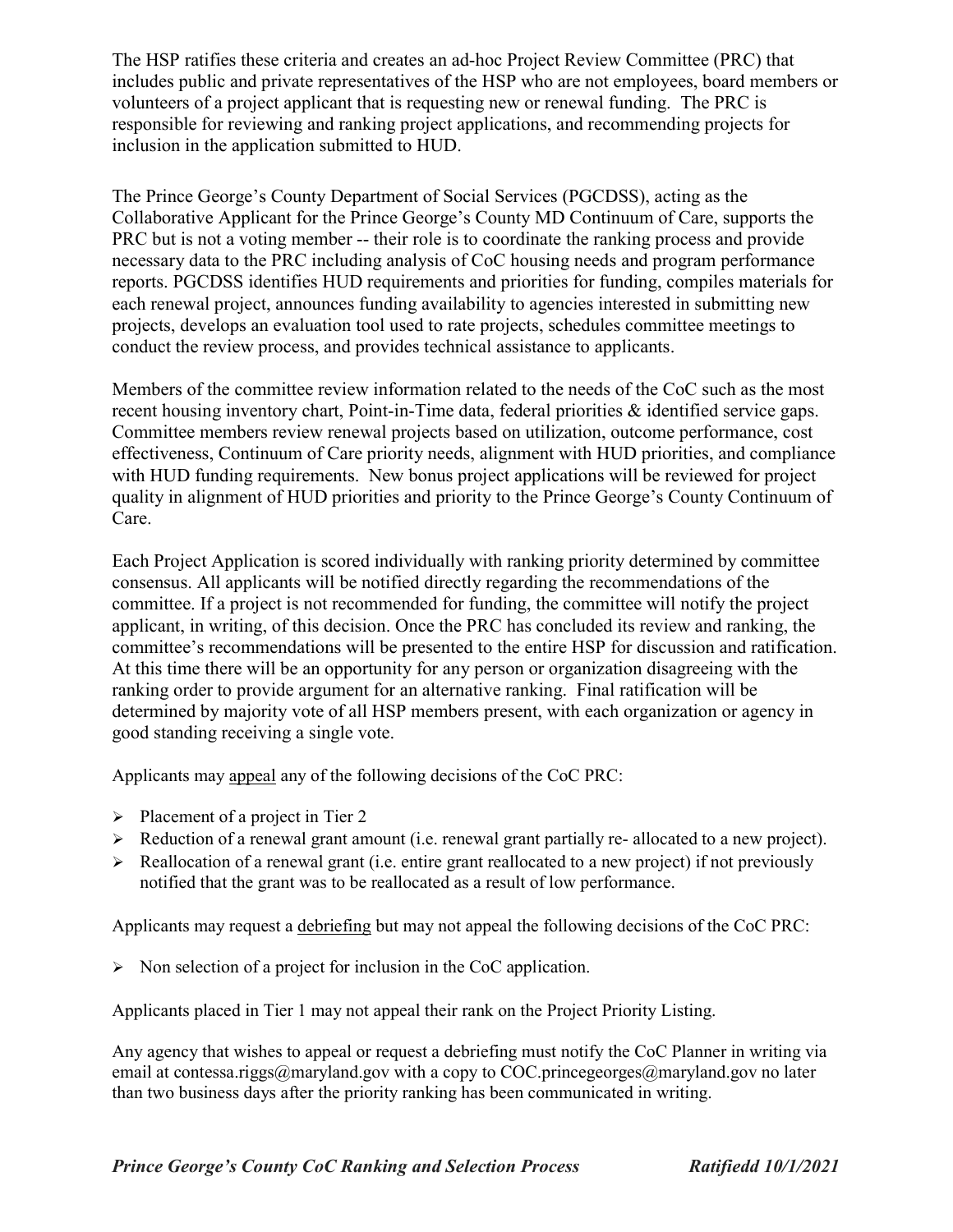An appeal and/or debriefing request must state the following:

Agency name Project name Reason for appeal / debriefing (no longer than two pages)

If an appeal is filed, other agencies whose rank may be affected will be notified as a courtesy. Such agencies will not be able to file an appeal until after the appeals process is complete.

The PRC will review all appeals and will make recommendations to the HSP Executive Committee for final approval. All impacted applicants (if any) will be notified of the outcome within 3 days of receipt of their appeal.

If a debriefing is requested, the CoC Lead will schedule the meeting and provide comments to the applicant regarding their application submission and factors impacting non-selection. There is no impact on other applicants or the PRC related to this administrative review.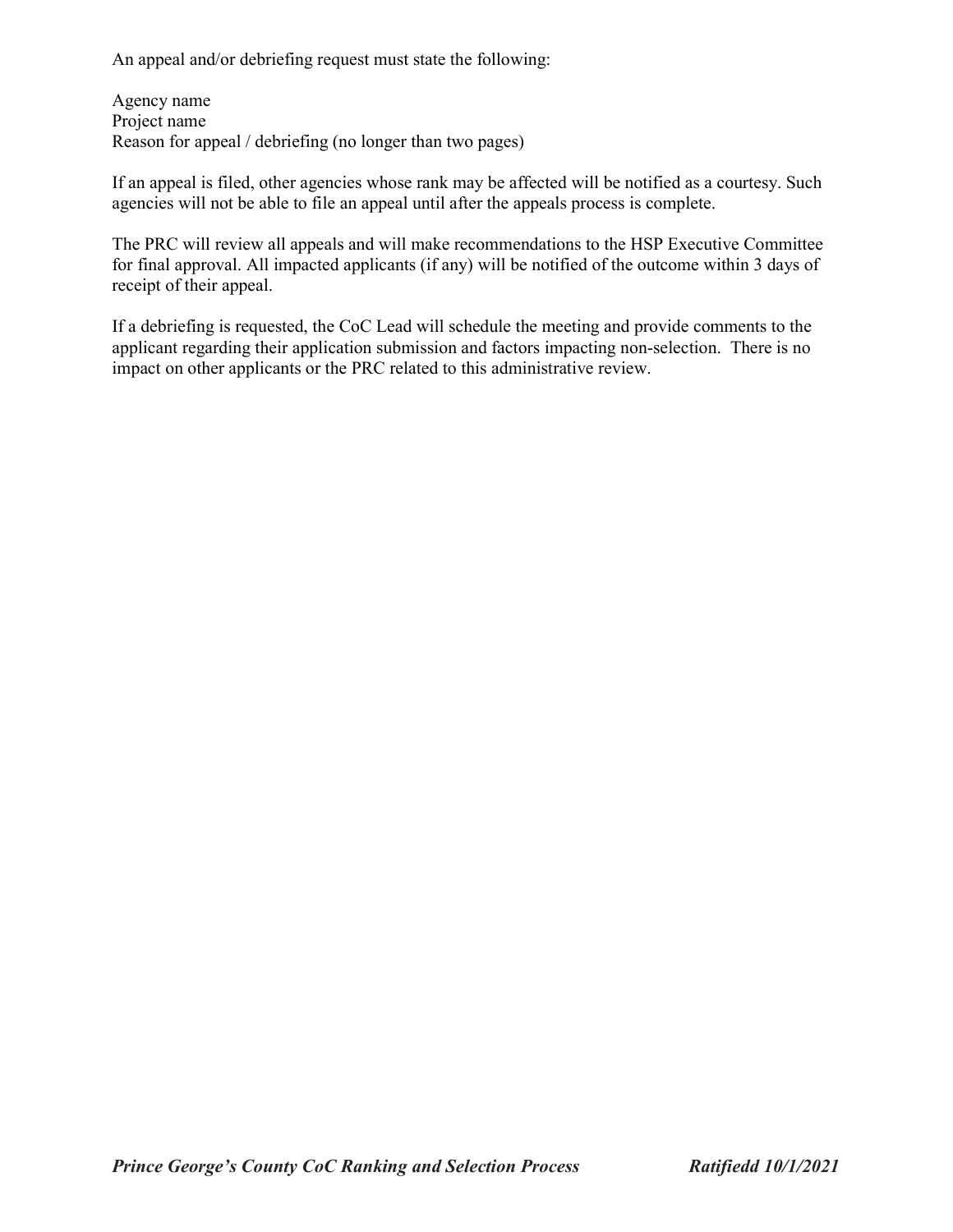## Renewal Projects

Federal Threshold Criteria: Active SAM registration; Valid DUNS number; Nonprofit documentation; Not disbarred and otherwise federally qualified; Financial capacity and sufficient financial management system

CoC threshold criteria: HMIS participation; Coordinated Entry participation; Qualified Housing type; Housing first; Documented minimum match; Race Equity and COVID-19 response

| $\frac{1}{1}$ rugi am Effecuveness – 25 points maximum |                                                                                   |              |
|--------------------------------------------------------|-----------------------------------------------------------------------------------|--------------|
| Available                                              | <b>Description</b>                                                                | <b>Score</b> |
| <b>Points</b>                                          |                                                                                   |              |
|                                                        | Cost effectiveness: RRH cost per positive exit is within 10% of CoC average       |              |
| C.                                                     | TH cost per positive exit is within 10% of CoC average                            |              |
|                                                        | PSH annual cost per household is within 10% of CoC average                        |              |
|                                                        | 10 pts: 10% or more below avg. 5 pts: within 10% of CoC avg. 0 pts more than      |              |
|                                                        | $10\%$ above avg.                                                                 |              |
| 5                                                      | <b>Bed Utilization: Threshold 85%</b> Above 85% - 5 pts. 85% - 3 pts. Below 85% - |              |
|                                                        | $0$ pts                                                                           |              |
| 5                                                      | Coordinated Entry referrals: 100% of program entries are from CE and 90% of       |              |
|                                                        | CE referrals enter program                                                        |              |
| 5                                                      | Housing First: Review and monitoring of project policies and procedures show      |              |
|                                                        | fidelity to housing first principals                                              |              |
| $\overline{5}$                                         | Partnerships: Documented partnerships with other service providers including      |              |
|                                                        | behavioral health, employment, and in-home medical support                        |              |

# Program Effectiveness – 25 points maximum

#### Past Performance Monitoring – 15 points maximum

|        | Available   Description                                                                | Score |
|--------|----------------------------------------------------------------------------------------|-------|
| Points |                                                                                        |       |
|        | <b>Audits and monitoring.</b> No unresolved findings and clean monitoring reports      |       |
|        | <b>Expenditures.</b> Consistent draw downs (at least quarterly) and expended all funds |       |
|        | <b>Data Quality:</b> Above $95\%$ - 5 pts. $90\%$ - 3 pts. Below $90\%$ 0 pts.         |       |

#### Population Served – 15 points maximum

|        | Available   Description                                                      | Score |
|--------|------------------------------------------------------------------------------|-------|
| Points |                                                                              |       |
|        | <b>Chronically Homeless</b>                                                  |       |
|        | <b>Highest needs</b>                                                         |       |
|        | System involvement: Percent of people with a history of victimization/abuse, |       |
|        | criminal history, and/or foster care involvement                             |       |
|        | RRH $-50\%$ . PSH $-75\%$ . TH $-50\%$ . TH-RRH $-50\%$                      |       |

# Severity of Needs – 15 points maximum

|        | Available   Description                                                                     | Score |
|--------|---------------------------------------------------------------------------------------------|-------|
| Points |                                                                                             |       |
|        | <b>Disability:</b> Percent of participants with more than one disability at entry           |       |
|        | RRH $-50\%$ . PSH $-75\%$ . TH $-50\%$ . TH-RRH $-50\%$                                     |       |
|        | <b>Income:</b> Percent of participants with zero income at entry                            |       |
|        | RRH $-25\%$ . PSH $-80\%$ . TH $-50\%$ . TH-RRH $-50\%$                                     |       |
|        | <b>Prior habitation:</b> participants entering the project from a place not meant for human |       |
|        | habitation                                                                                  |       |
|        | RRH $-25\%$ . PSH $-75\%$ . TH $-25\%$ . TH-RRH $-25\%$                                     |       |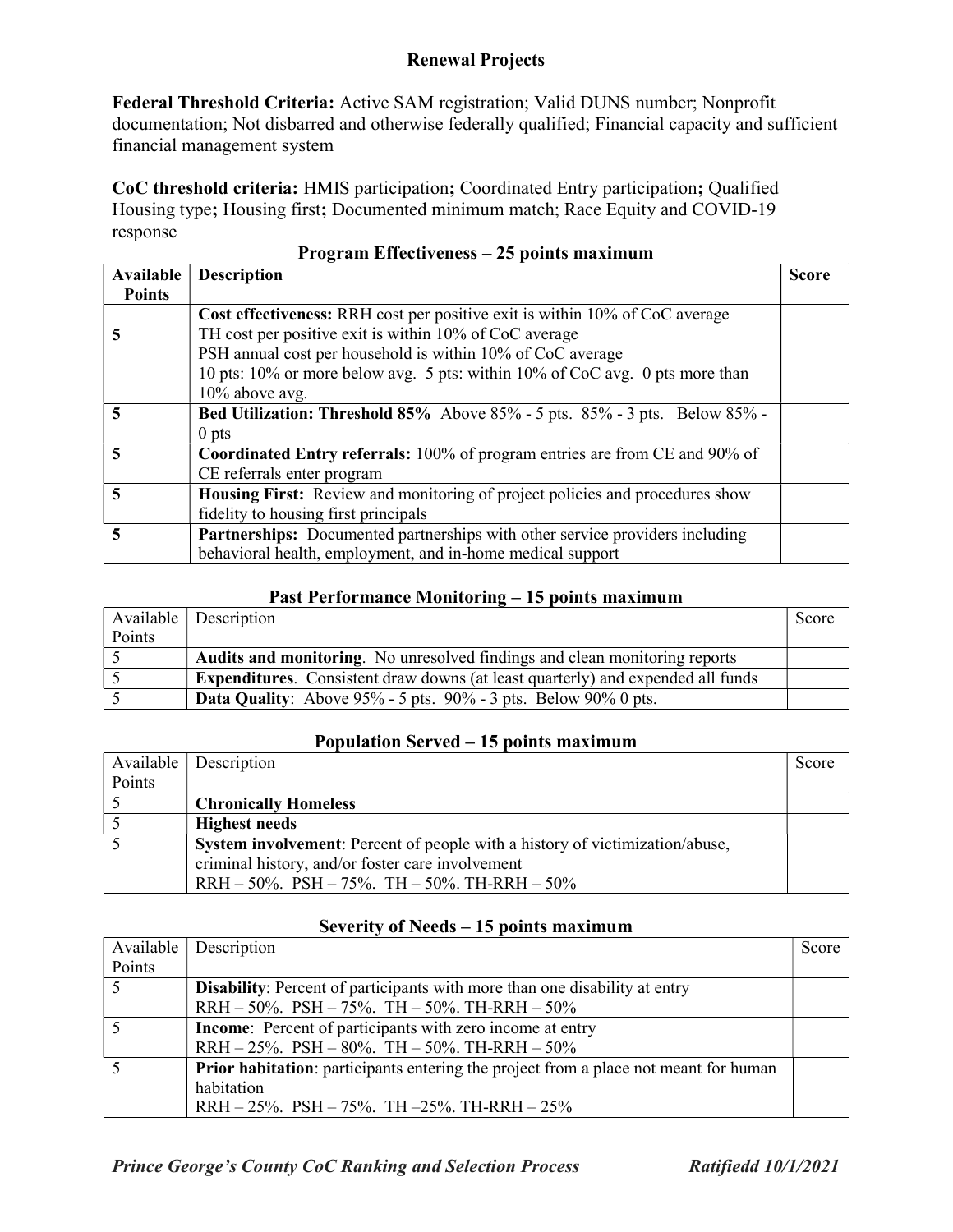# Performance Measures– 50 points maximum

| Available | Description                                                                             | Score |
|-----------|-----------------------------------------------------------------------------------------|-------|
| Points    |                                                                                         |       |
| 15        | <b>Housing stability:</b> at a minimum 80% of participants remain housed in the program |       |
|           | or exit the program to permanent housing                                                |       |
|           | 80-84% 1 pt. 85-90% 3 pts. 91-94% 5 pts. 95-97% 7 pts. 98% or greater 10 pts.           |       |
| 15        | <b>Returns to homelessness:</b> No more than 10% of exits return to homelessness within |       |
|           | 24 months More than $10\%$ 0 pts. 5-10% 5pts. Less than $5\%$ 10 pts.                   |       |
| 10        | <b>Income:</b> At least 50% of adults increased or maintained income                    |       |
| 5         | <b>Benefits:</b> At least 50% of adults received non-cash benefits                      |       |
|           | COVID-19                                                                                |       |

### Equity Factors – 20 points maximum

| Available | Description                                                                     | Score |
|-----------|---------------------------------------------------------------------------------|-------|
| Points    |                                                                                 |       |
|           | Recipient has under-represented individuals (BIPOC, LGBTQ+, etc) in managerial  |       |
|           | and leadership positions                                                        |       |
|           | Recipient's Board of Directors includes representation from people with lived   |       |
|           | experience                                                                      |       |
|           | Recipient has mechanisms in place for receiving and incorporating feedback from |       |
|           | people with lived experience                                                    |       |
|           | Do program participants mirror the demographics of the County's homeless        |       |
|           | population? If not have plans been made to address this discrepancy?            |       |

# 5 bonus points if match exceeds the required 25%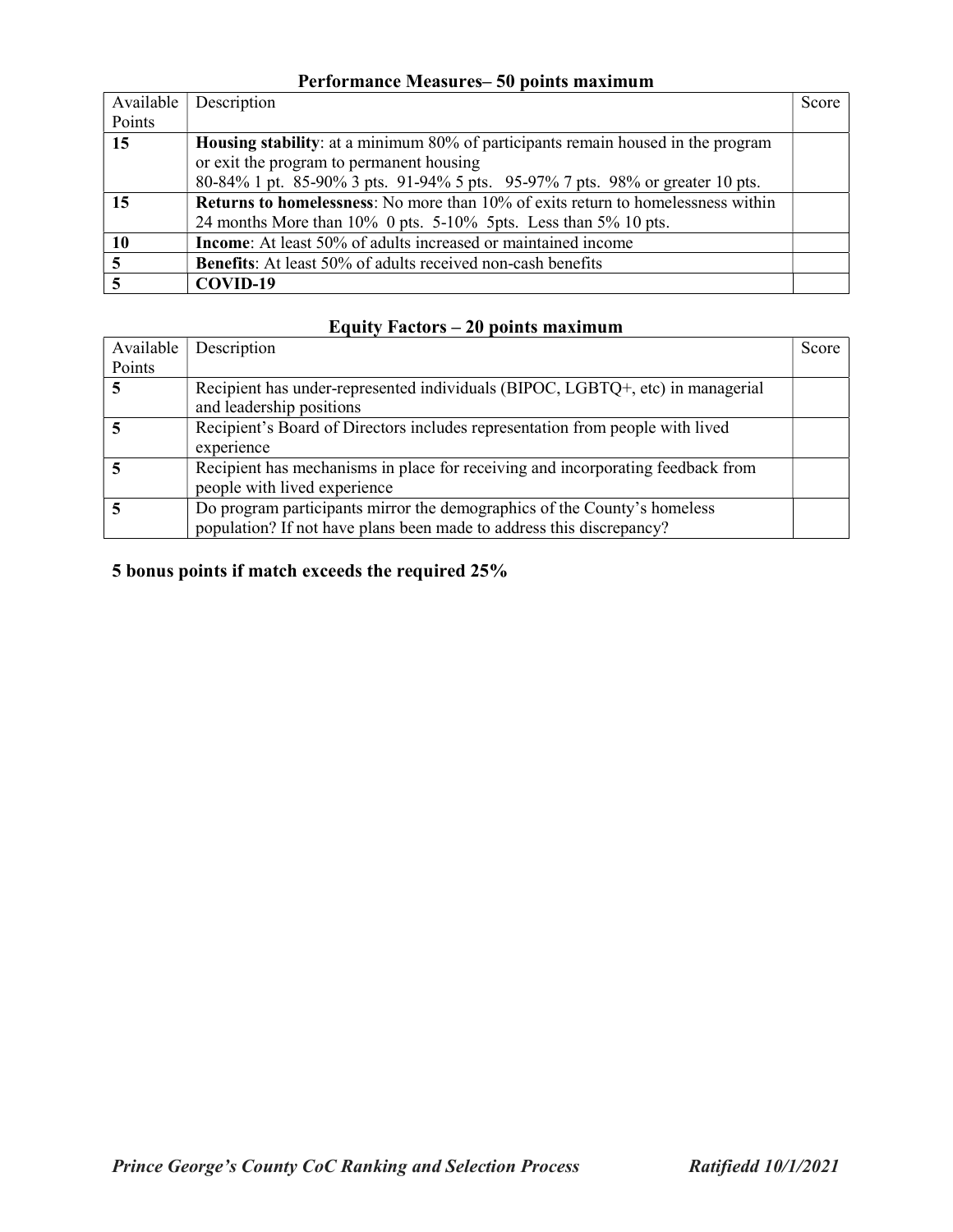Federal Threshold Criteria: Active SAM registration; Valid DUNS number; Nonprofit documentation; Not disbarred and otherwise federally qualified; Financial capacity and sufficient financial management system

CoC threshold criteria: HMIS participation; Coordinated Entry participation; Qualified Housing type; Housing first; Documented minimum match; and Race Equity

### All new permanent housing projects (PSH, TH-RRH & RRH) must be able to meet at least 3 of the 4 following goals and provide information on how they will do so.

| Yes/no | Description                                                                                        |
|--------|----------------------------------------------------------------------------------------------------|
|        | The type of housing proposed, including the number and configuration of units, will fit the        |
|        | needs of program participants                                                                      |
|        | The supportive services offered will ensure successful retention in or help to obtain permanent    |
|        | housing.                                                                                           |
|        | The proposed project has a specific plan for ensuring program participants will be individually    |
|        | assisted to obtain the benefits of mainstream health, social, and employment programs for which    |
|        | they are eligible to apply (e.g., Medicare, Medicaid, SSI, Food Stamps, workforce training, early  |
|        | childhood education)                                                                               |
|        | Program participants are assisted to obtain and remain in permanent housing in a manner that       |
|        | fits their needs (e.g., provides the participant with some type of transportation to access needed |
|        | services, safety planning, case management, additional assistance to ensure retention of           |
|        | permanent housing                                                                                  |

### Bonus Project Evaluation Criterion

| ропис писаничн |                                                                                       |       |
|----------------|---------------------------------------------------------------------------------------|-------|
| Available      | Description                                                                           | Score |
| <b>Pts</b>     |                                                                                       |       |
|                | Experience of the applicant or sub-recipients in providing services including but not |       |
|                | limited to housing support, behavioral health, case management, and employment        |       |
|                | to the proposed population.                                                           |       |
|                | Experience of the applicant or sub-recipients in providing housing to the proposed    |       |
|                | population.                                                                           |       |
| 10             | Experience of the applicant or sub-recipients in applying a Housing First approach    |       |
|                | Experience effectively using federal funds including HUD grants and other public      |       |
|                | funding, including satisfactory drawdowns and performance for existing grants as      |       |
|                | evidenced by regular drawdowns, timely resolution of monitoring findings, and         |       |
|                | timely submission of required reporting on existing grants.                           |       |

### Experience  $-25$  points maximum

#### Financial – 30 points maximum

| Available | Description                                                                           | Score |
|-----------|---------------------------------------------------------------------------------------|-------|
| Pts       |                                                                                       |       |
| 15        | Project is cost effective: Cost per household is within 10% of the CoC average cost   |       |
|           | per household for housing type                                                        |       |
|           | No significant findings were identified in most recent annual audited statement. If   |       |
|           | the organization is not required to have an audit, then proof of timely filing of 990 |       |
|           | and satisfactory description of organization's fiscal controls.                       |       |
| 10        | Documented match exceeds required 25%.                                                |       |
|           | 26-30% - 2 pts. 31-40% - 5 pts. 41-50% - 8 pts. Above 51% - 10 pts.                   |       |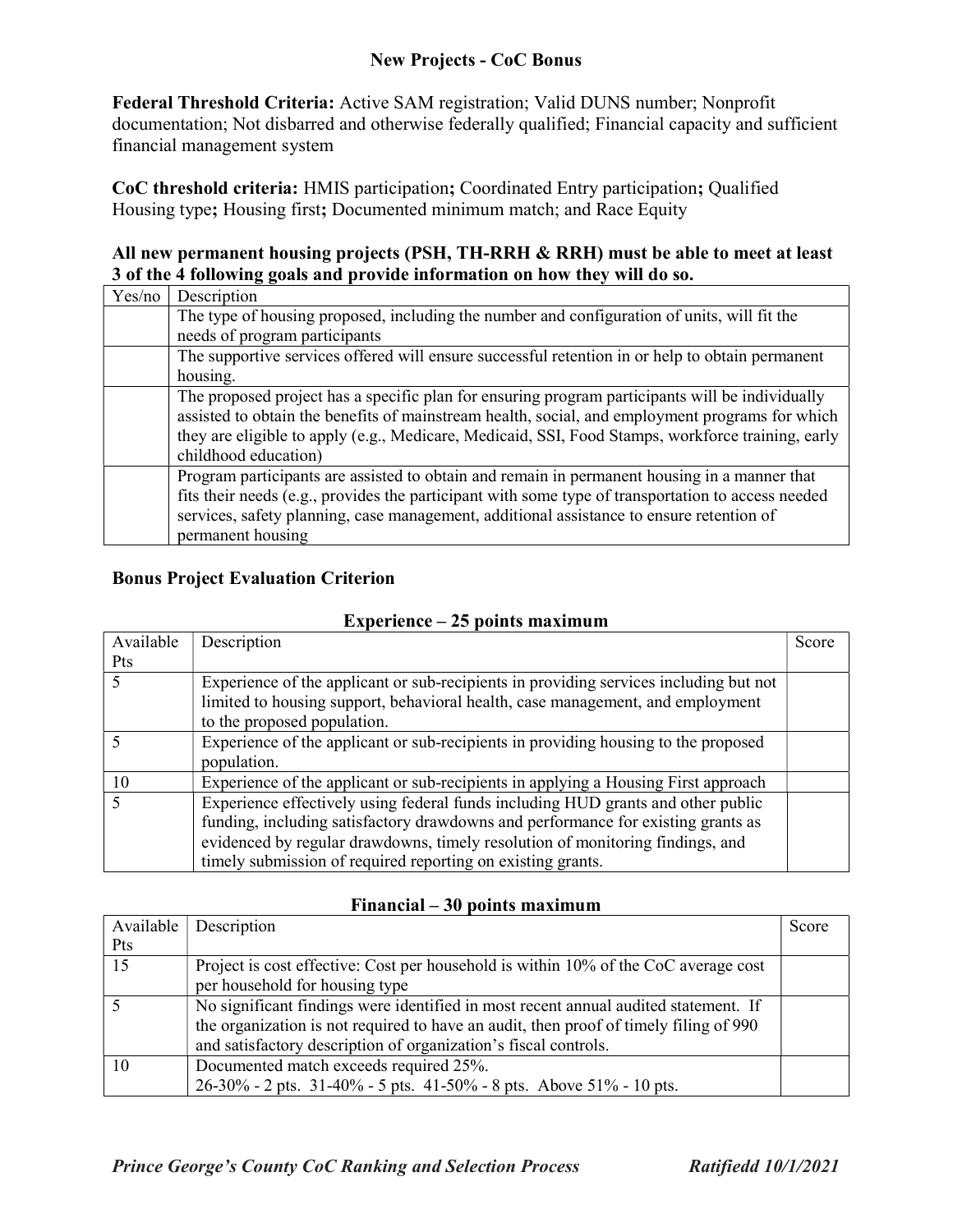## Design of Housing and Supportive Services- 40 points maximum

| Available | Description                                                                       | Score |
|-----------|-----------------------------------------------------------------------------------|-------|
| Pts       |                                                                                   |       |
| 5         | Proposed project follows the tenants of housing first                             |       |
| 10        | Proposed project will improve overall CoC System Performance (housing             |       |
|           | retention, reducing length of time homeless, reducing returns to homelessness,    |       |
|           | reducing unsheltered homelessness)                                                |       |
| 5         | Project can be implemented rapidly. Describe plan to have project open by July 1, |       |
|           | 2022                                                                              |       |
| 10        | Describe the plan to assist clients in rapidly securing and maintaining permanent |       |
|           | housing, and ensuring housing is appropriate to client household. Plan should     |       |
|           | address program location, housing type, landlord recruitment and retention, and   |       |
|           | services designed to assist households in understanding their rights and          |       |
|           | responsibilities as tenants.                                                      |       |
| 10        | Describe the plan to provide supportive services to the proposed population       |       |
|           | including type and scale, assistance to obtain mainstream benefits and            |       |
|           | employment, community integration, connection to additional support services      |       |
|           | such as home health care and behavioral health, low barrier access, and person    |       |
|           | centered goal planning                                                            |       |

## Coordination with Housing and Health Care – 30 points maximum

| Available | Description                                                                     | Score |
|-----------|---------------------------------------------------------------------------------|-------|
| Pts       |                                                                                 |       |
|           | Leveraging Housing Resources: At least 25% of total units are not funded by HUD |       |
|           | CoC or ESG                                                                      |       |
|           | Leveraging Health Care Resources: An amount that is equivalent to 25 percent of |       |
|           | the funding being requested for the project will be covered by the healthcare   |       |
|           | organization (includes behavioral health)                                       |       |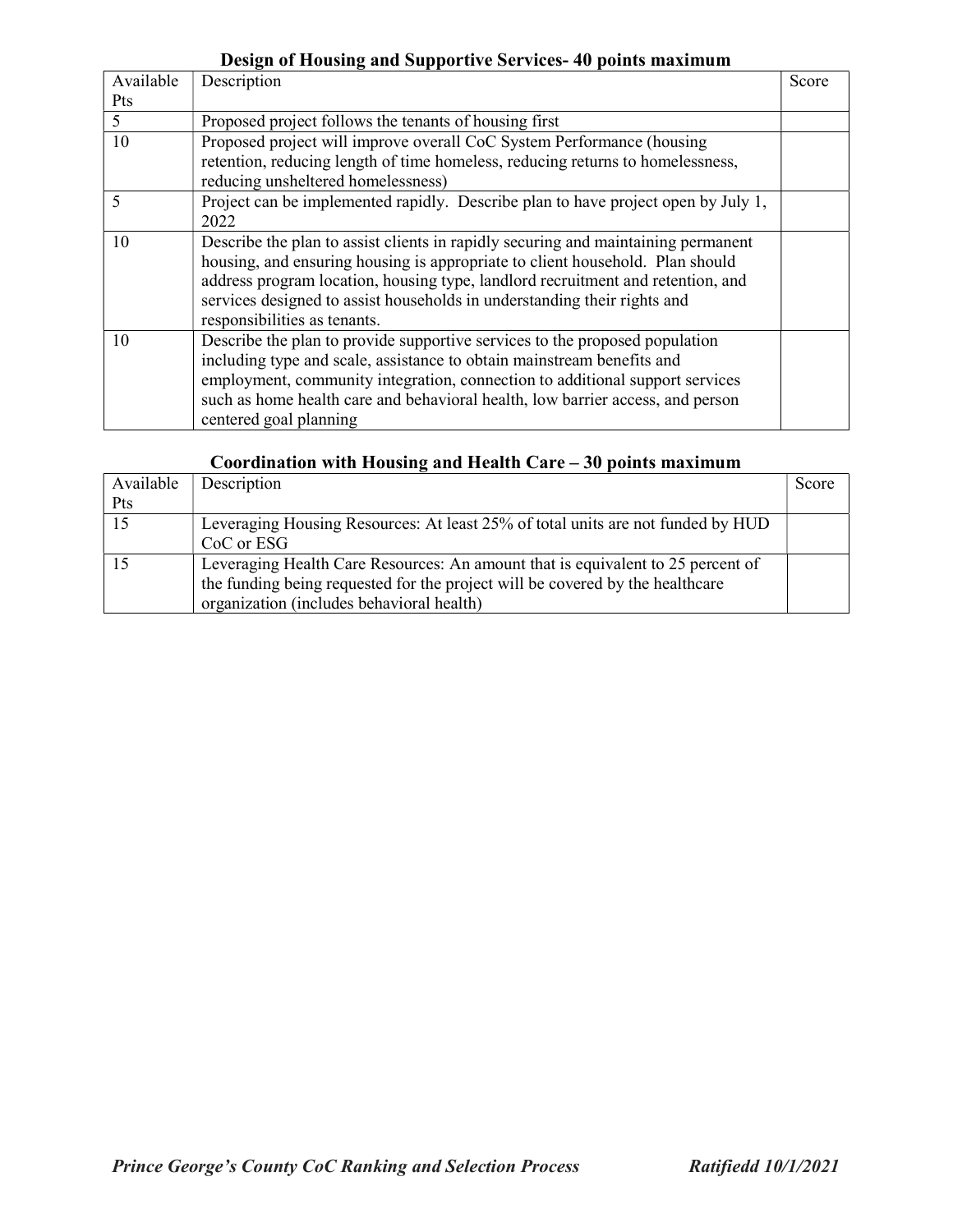Federal Threshold Criteria: Active SAM registration; Valid DUNS number; Nonprofit documentation; Not disbarred and otherwise federally qualified; Financial capacity and sufficient financial management system

CoC threshold criteria: HMIS participation; Coordinated Entry participation; Qualified Housing type; Housing first; Documented minimum match; and Race Equity

### All new permanent housing projects (PSH, TH-RRH & RRH) must be able to meet at least 3 of the 4 following goals and provide information on how they will do so.

| Yes/no | Description                                                                                        |
|--------|----------------------------------------------------------------------------------------------------|
|        | The type of housing proposed, including the number and configuration of units, will fit the        |
|        | needs of program participants                                                                      |
|        | The supportive services offered will ensure successful retention in or help to obtain permanent    |
|        | housing.                                                                                           |
|        | The proposed project has a specific plan for ensuring program participants will be individually    |
|        | assisted to obtain the benefits of mainstream health, social, and employment programs for which    |
|        | they are eligible to apply (e.g., Medicare, Medicaid, SSI, Food Stamps, workforce training, early  |
|        | childhood education)                                                                               |
|        | Program participants are assisted to obtain and remain in permanent housing in a manner that       |
|        | fits their needs (e.g., provides the participant with some type of transportation to access needed |
|        | services, safety planning, case management, additional assistance to ensure retention of           |
|        | permanent housing                                                                                  |

### Bonus Project Evaluation Criterion

#### Available Pts Description Score 5 Experience of the applicant or sub-recipients in providing services including but not limited to housing support, behavioral health, case management, and employment to the proposed population. 5 Experience of the applicant or sub-recipients in providing housing to the proposed population. 5 Experience of the applicant or sub-recipients in applying a Housing First approach 5 Experience of the applicant or sub-recipients in providing services to survivors of domestic violence, dating violence, trafficking or stalking 5 Experience effectively using federal funds including HUD grants and other public funding, including satisfactory drawdowns and performance for existing grants as evidenced by regular drawdowns, timely resolution of monitoring findings, and timely submission of required reporting on existing grants.

## Experience – 25 points maximum

### Financial – 30 points maximum

| Available | Description                                                                           | Score |
|-----------|---------------------------------------------------------------------------------------|-------|
| Pts       |                                                                                       |       |
| 15        | Project is cost effective: Cost per household is within 10% of the CoC average cost   |       |
|           | per household for housing type                                                        |       |
|           | No significant findings were identified in most recent annual audited statement. If   |       |
|           | the organization is not required to have an audit, then proof of timely filing of 990 |       |
|           | and satisfactory description of organization's fiscal controls.                       |       |
| 10        | Documented match exceeds required 25%.                                                |       |
|           | $26-30\%$ - 2 pts. 31-40% - 5 pts. 41-50% - 8 pts. Above 51% - 10 pts.                |       |

Prince George's County CoC Ranking and Selection Process Ratifiedd 10/1/2021